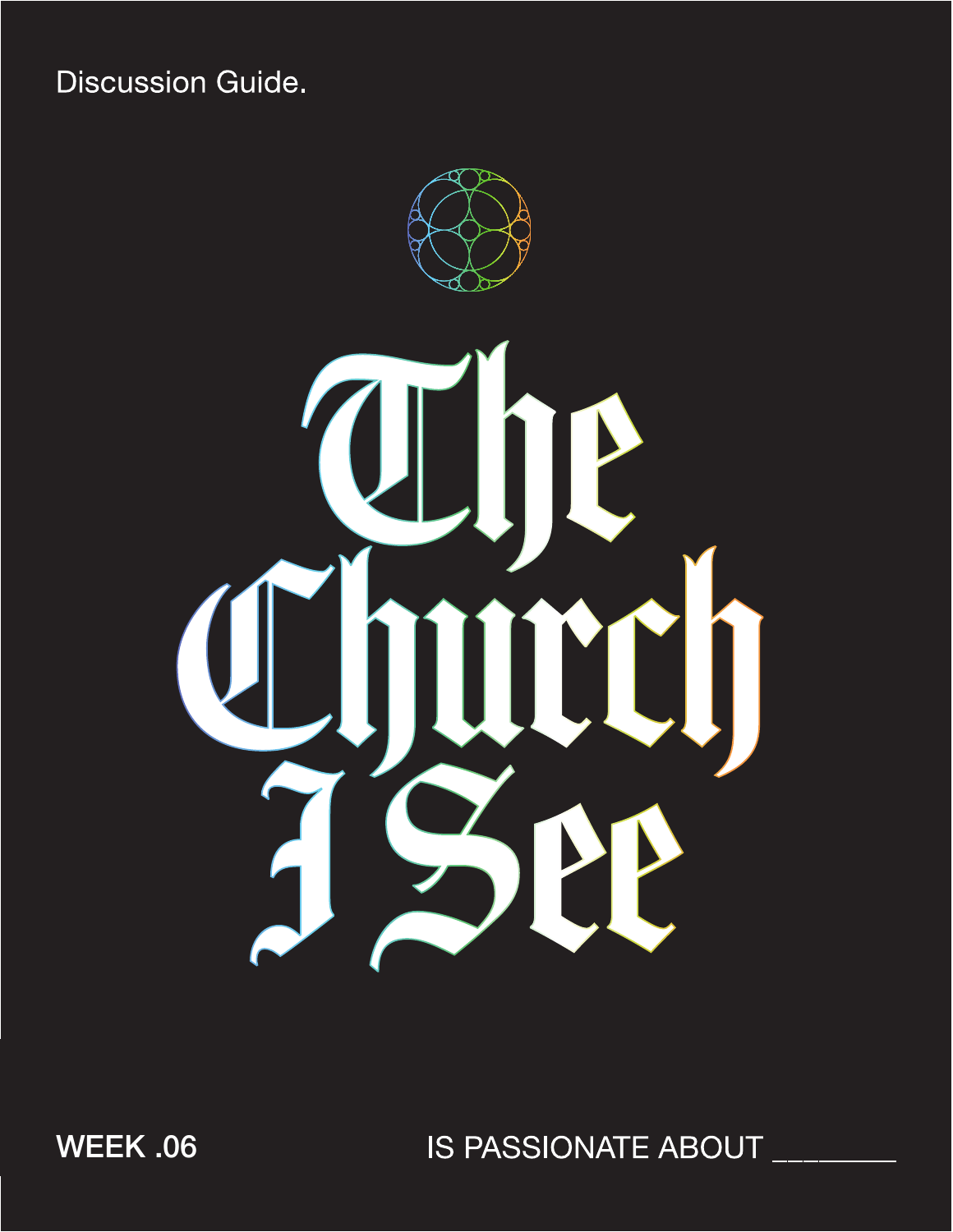

# Teaching

### **(NIV) Matthew 7:24-27**

Therefore everyone who hears these words of mine and puts them into practice is like a wise man who built his house on the rock. The rain came down, the streams rose, and the winds blew and beat against that house; yet it did not fall, because it had its foundation on the rock. But everyone who hears these words of mine and does not put them into practice is like a foolish man who built his house on sand. The rain came down, the streams rose, and the winds blew and beat against that house, and it fell with a great crash.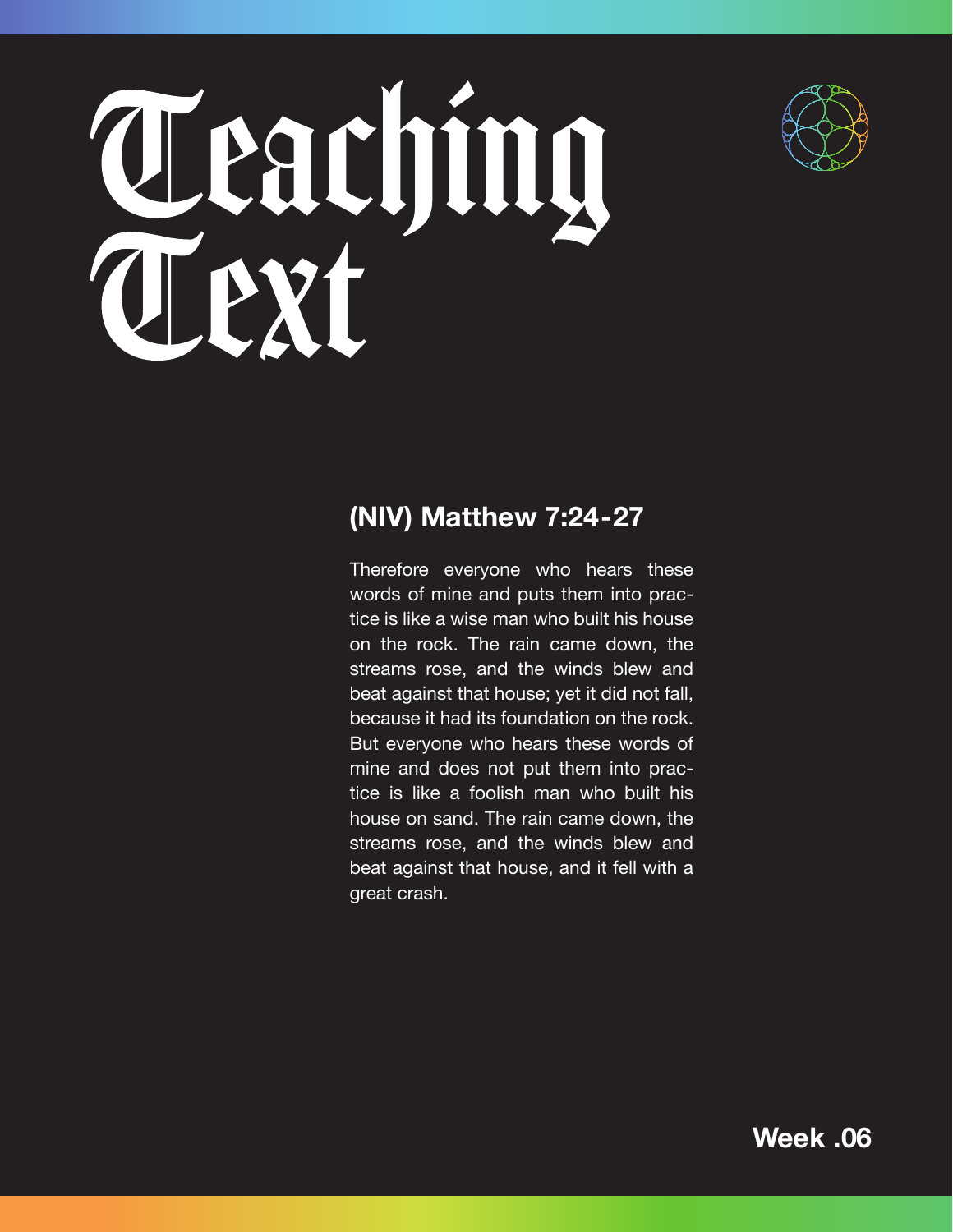## Recap

This week Banning Liebscher continues the series called "**The Church I See**" with part two of "**Submitted to Scripture**". To thrive in our walk with Christ, we must be planted in three soils: the Presence of God, the Word of God and the family of God. What our lives are rooted in and what is at the foundation of all that we do, matters. If our foundation is not the Word of God, then we will find ourselves building our lives upon something shaky and unstable.

As a church that leans towards the charismatic, it is not uncommon to hear the team "Spirit-led". Many Christians believe that they are living a life that is led by the Spirit, but in most cases we are actually living a feelings-led life. A recent Barna study concluded that 84% of born-again Christians base their moral decisions on their feelings, rather than God's truth. To truly live a life led by the Spirit we must be submitted to Scripture.

We live in a society that is filled with constant noise and peer pressure. We are faced with more choices than ever and we are bombarded by voices attempting to define what is true. Society makes the claim that truth is found in what we feel and it is up to the individual to define what they believe to be true. Peer pressure only becomes powerless when we're fully submitted to Scripture.

The enemy is actively working to erode the foundation of our lives by deteriorating our trust in Scripture. We first see this in **Genesis 3:1**. The enemy causes Eve to question the truth that God spoke and causes her to ultimately disobey Him. We must be on guard and constantly evaluate the foundation that we are building our lives on. We submit our lives to Scripture because it is the only foundation that is firm and secure.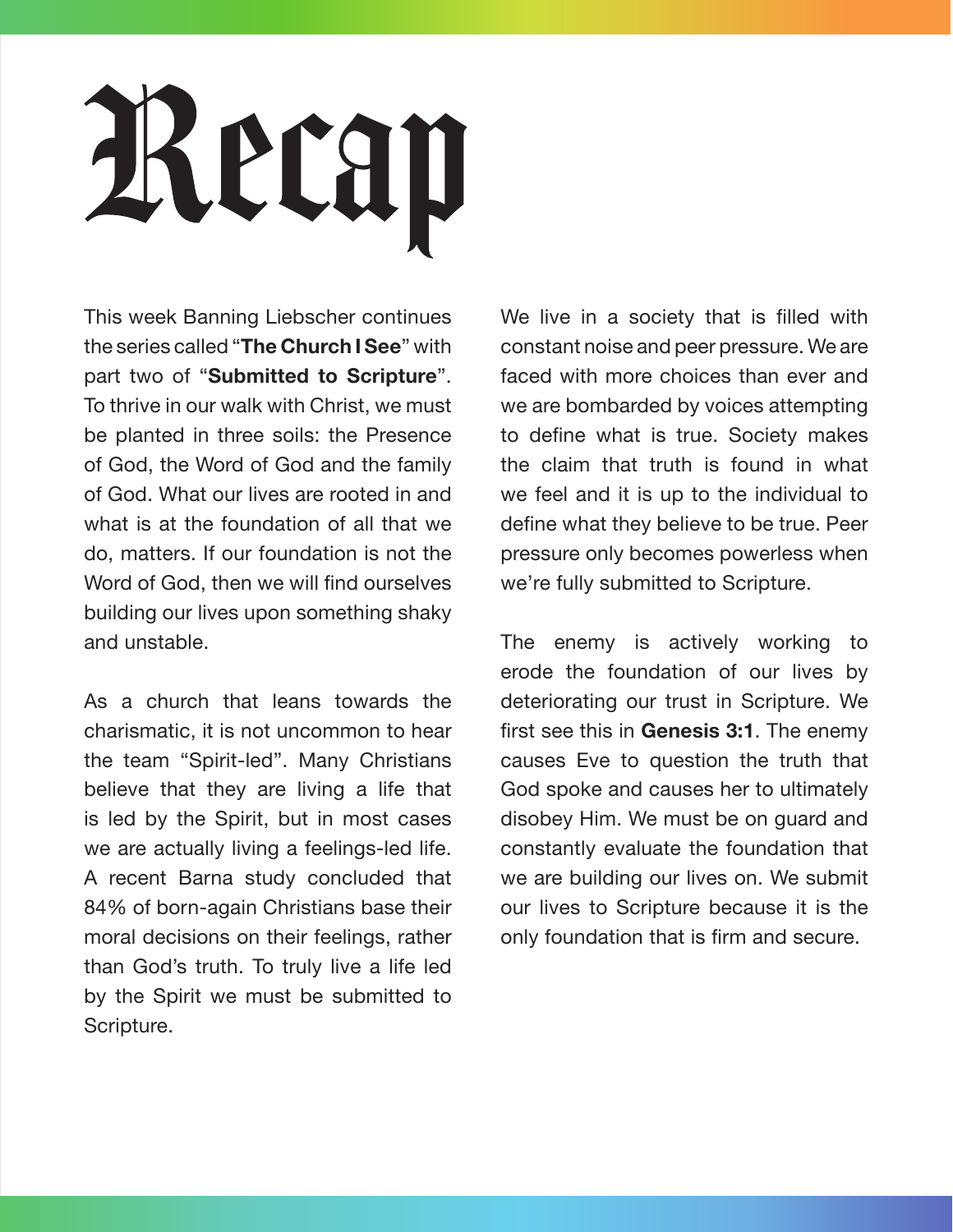### Discussion Guide **EMOTIONAL HEALTH CHECK IN**

Take a few minutes to do an emotional health check in with your Community, creating space for each person to answer the question below:

What or who is making you feel hopeful or joyful this week? What's one area we can pray over, perhaps where hope feels lacking?

If the need arises, spend a few minutes praying for one another, asking God to meet needs and help each person carry what feels heavy right now.

#### **ENGAGE**

1. When you look at your life can you confidently say that you are being led by the Spirit in every area? Are there certain areas when you tend to be led by your emotions rather than truth (finances, relationships, calling, etc.)?

2. What are specific examples of peer pressure that you are currently experiencing?

3. To build our lives on a firm foundation we must submit to Scripture. What sort of feelings arise for you when you hear the word "submit"?

### **ENCOUNTER**

Spend a few minutes in stillness and quiet (you may want to play soaking music) in your group and ask Holy Spirit the following question:

Holy Spirit, are there any areas of my life where I have given in to peer pressure and built a shaky foundation? Please reveal to me where I have allowed myself to define my own truth. Replace any unstable foundation with the solid rock of Your truth.

If time permits, allow those who want to, share what God spoke to them during the Encounter time.

### **EQUIP**

Pay close attention to the voices that are coming at you this week. Take note of any areas that you may be more vulnerable to peer pressure. Journal your observations and ask the Holy Spirit for His truth in those specific areas.